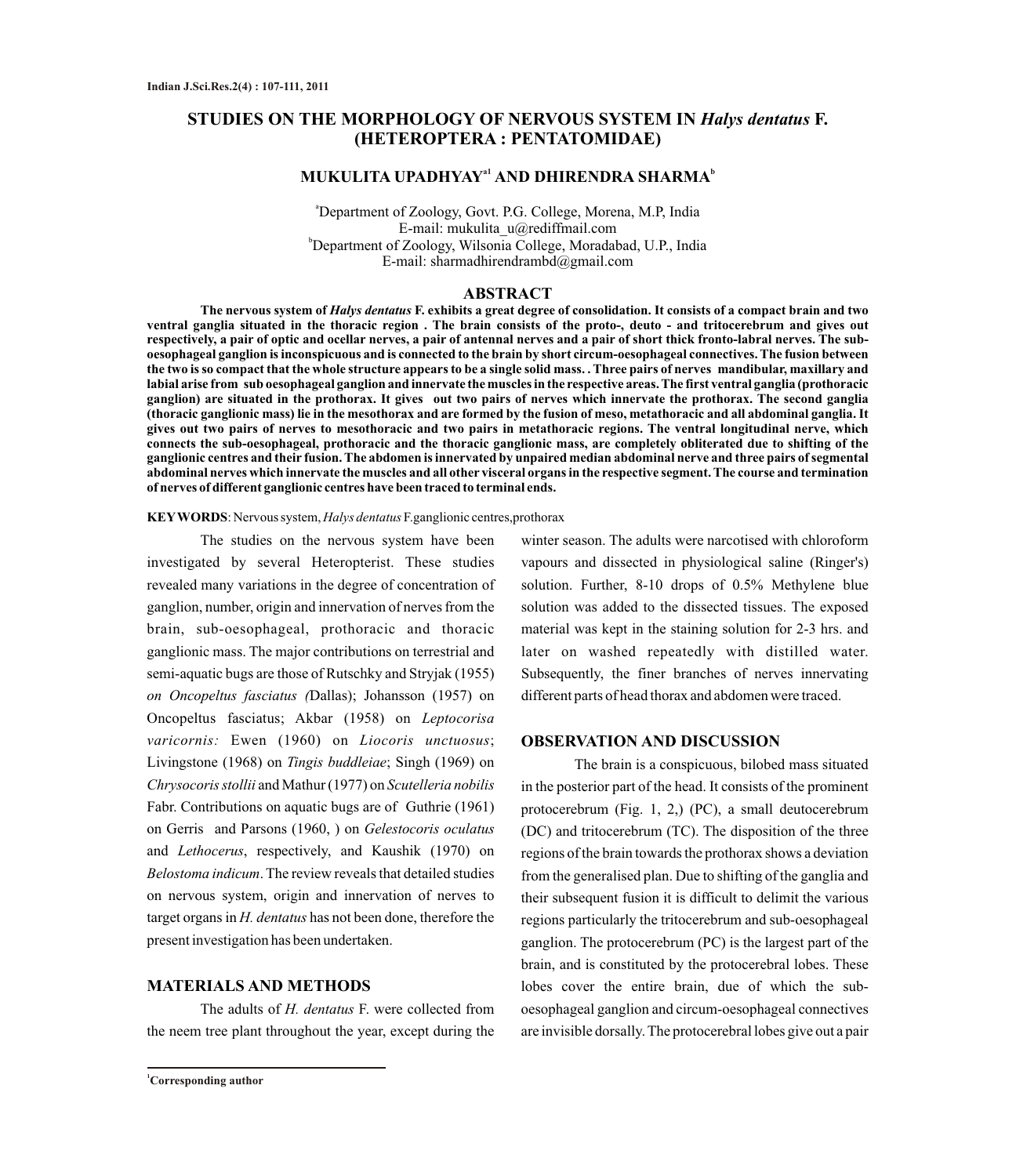of bulbous, elongated optic lobe (OPL) from which emerges, stout optic nerves innervating the compound eyes. The ocellar nerves emerges mid-dorsally from the anterolateral angles of the proto- cerebral lobes and innervates the ocelli. The deutocerebrum (DC) is situated on the ventral surface of the brain. It is constituted by paired deutocerebral lobes (DCL) which are situated on both side of the pharynx. Each lobe is drawn out into an antennal nerve (AN) which runs antero-laterally and innervates the intrinsic antennal muscles and sensilla of the antennal segments. A thin antennal nerve, tegumentary nerve (TAN) also arises separately from the deutocerebrum and runs parallel with the antennary nerve and innervates the extrinsic muscles of the antenna. The number of antennal nerves varies in Heteroptera, However, Johansson (1957) & Kaushik (1970) described double antennal nerve in Heteroptera similar to that found in the present investigation. The tritocerebrum (TC) is the smallest part of the brain. Externally, it is not much prominent, but its position can be ascertained by the point of origin of the fronto-labral nerves. The tritocerebral lobes are also connected with each other by external nerve tract, the tritocerebral commissure (TLC) which runs ventral to the pharynx and connects the two lobes. A pair of thick fronto-labral nerve (FLN) arises from the tritocerebral lobes and runs anteriorly on the ventro-lateral surface of the pharynx. It soon divides into outer labral nerve (LN) and inner frontal nerve (FM). The labral nerve is long, slender and runs anteriorly to innervate labral and pharyngeal dilator muscles. The frontal nerves (FN) of both the sides join together medially and form the frontal ganglion (FG). The number of tritocerebral nerves are also reported to vary in bugs. Parson (1960) reported four nerves, while Kaushik (1970) and Livingstone (1968) reported two nerves.

The frontal ganglion (Fig. 2, FG) is situated dorsal to the pharynx, in between the two protocerebral lobes. It gives anteriorly an unpaired median, long and slender procurrent nerve (PN) (frontal nerve of many anthors). It runs forward in between the cibarial muscles and innervates the cibarial and labral muscles. Posteriorly, the frontal ganglion gives an unpaired, median recurrent nerve (RN) which continues posteriorly along the dorsal surface of the pharynx below the brain and it finally terminates into a hypocerebral ganglion. It is situated in close association

with the endocrine glands, but no organic connection exists between the two as well as with the corpus allatum. Similar observations were made by Livingstone (1968) in *Tingis*. However, Parson (1960), reported a "nerve plexus" between the corpus cardiacum and the hypo-cerebral ganglion in bugs. The sub-oesophageal ganglion (SOG) is separated from the brain by a constriction. Three pairs of nerves i.e. maxillary, mandibular and labial arise from the anterolateral part of the ganglion and run in the anterior direction to innervate the different trophi. The mandibular nerve (MDN) runs in the anterior direction to innervate the mandibular protector and retractor muscles. The maxillary nerve (MXN) arises close to the point of origin of mandibular and runs anteriorly to supply the maxillary protractor and retractor muscles. The labial nerve (LBN) is thick and stout and runs parallel with the labro- frontal nerve to innervate the labium. The mandibular and maxillary nerves are reported to vary in number in Heteroptera. Livingstone (1968) reported paired mandibular and maxillary nerve while Parsons (1960) describes three main branches of the maxillary and two pairs of mandibular nerves in *Gelastrocoris* arising from suboesophageal ganglion. One pair to mandibular nerve have been reported by Parson (1968) and Kaushik (1970) in aquatic bugs. However, Mathur (1977) reported a salivary and cervical nerve originating from this ganglion, and also a thin delicate nerve branching from the base of mandibular nerve in *S. nobilis.* These nerves are, however, not observed in *H. dentatus.*

The prothoracic ganglion (Fig. 1, 3) (PG) is situated in the anterior region of the prothorax. Two pairs of nerves arise laterally from this ganglion. The first nerve (FPN) runs laterally to innervate the antero-ventral portion of thorax and anterior prothoracic musles. The second nerve (Fig. 3) (SPN) runs parallel to the first and soon birfurcates into an anterior  $(SPN_2)$  and posterior  $(SPN_1)$  branch. The former  $(SPN<sub>2</sub>)$  is stouter than the later and innvervates the prothoracic leg. The posterior ramus  $(SPN<sub>2</sub>)$  runs backwards to innervate the tergo-sternal and posterior muscles of the prothorax. The prothoracic nerves vary from one to six in number in bugs. Livingstone (1968) reported one pair, Ewen (1960) observed two pairs, Akbar (1958) Johansson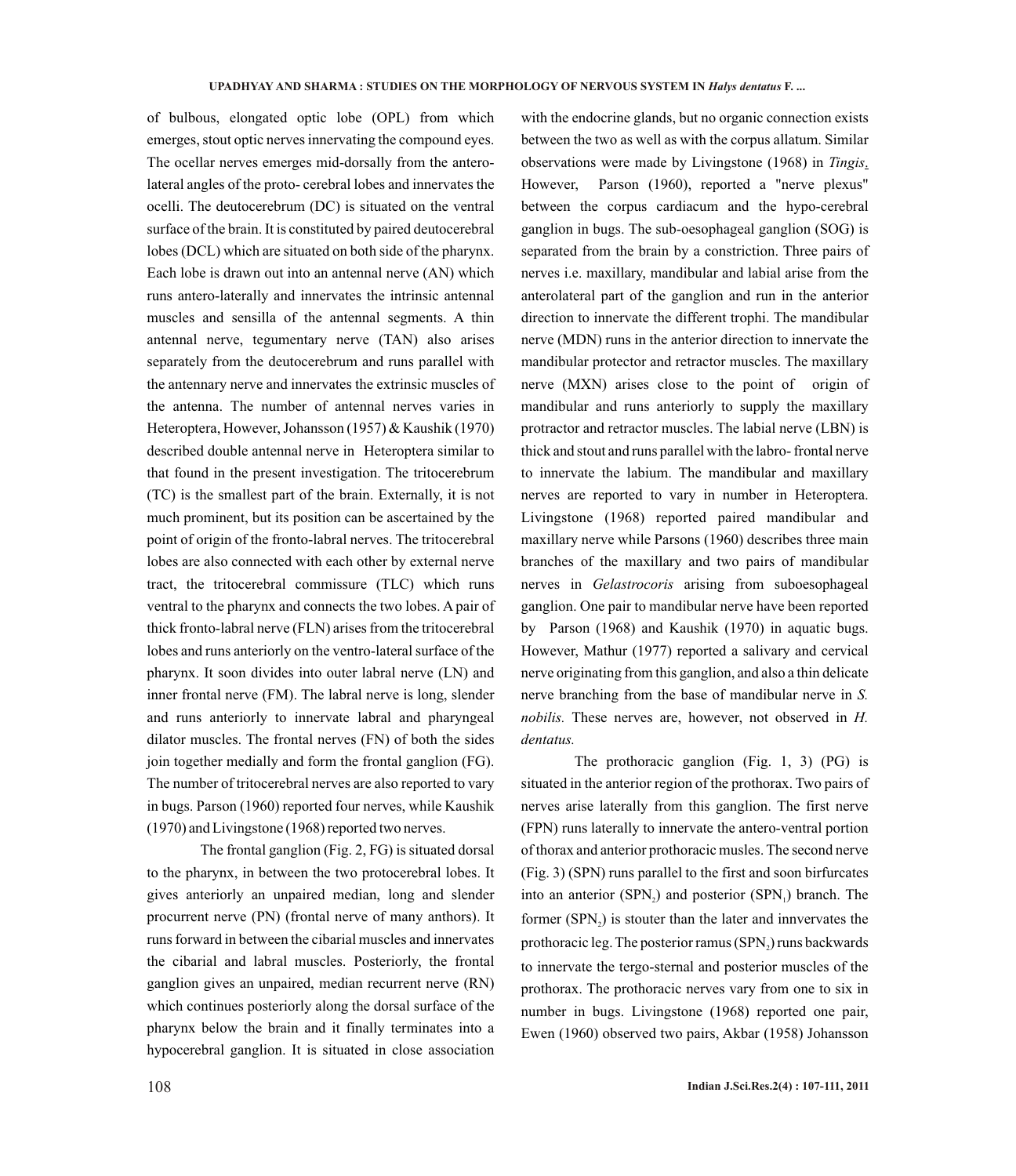(1957) Singh (1969), Mathur (1977) and Kaushik (1970,) observed three pairs and Parsons (1960,) reported six pairs of nerves in *Gelastocoris* and *Lethocerus*. The thoracic ganglionic mass (TG) is located in the mesothorax. It is formed by the fusion of meso-, matathoracic and all the abdominal ganglia. There is no distint external demarcation between these ganglionic centres and their position can be ascertained by point of origin of individual nerves. The thoracic ganglionic mass gives off two pairs of mesothoracic, two pairs of metathoracic, three pairs of segmental abdominal nerves and a single median abdominal nerve to the abdominal segments.

Two pairs of mesothoracic nerves (Fg. 1, 3 FMSN; SMSN) arise from the antero-lateral margin of the thoracic ganglionic mass and after running for a short distance divides into two branches  $(FMSN_i; FMSN_i)$ . The anterior branch (FMSN,) runs laterally through the longitudinal and dorso-ventral muscles of the mesothorax and innervates first pair of wing. The posterior branch  $(FMSN_2)$  runs backwards and innervates the posterior dorso-ventral muscles. The second mesothoracic nerve (SMSN) runs for a short distance and bifurcates into two branches.  $(SMSN_i;$  $SMSN<sub>2</sub>$ ). The first branch  $(SMSN<sub>1</sub>)$  is thin and innervates the mesothoracic longitudinal muscles, while the second branch  $(SMSN<sub>2</sub>)$  is stout and innervates the mesothoracic leg. The number of mesothoracic nerves varies from two to six pairs in terrestrial bugs. Livingstone (1968) observed only two pairs whereas, Akbar (1958) and Kaushik (1970) observed three pairs. Still a higher number i.e. four and six pairs of nerves were observed by Johansson (1957); Mathur (1977) and Parsons (1960, ) respectively. The two pairs of long, stout, metathoracic nerves originate from the mediolateral margin of the thoracic ganglionic mass. The first nerve (FMTN) is thin and delicate. It runs laterally to innervates the second pair of wing and wing muscles and also sends fine branches to the anterior dorso-ventral muscles. The second nerve (SMTN) is however, very thick and stout. It runs short postero-laterally and bifurcates into a thin anterior (SMTN $<sub>1</sub>$ ), and thick posterior branch (SMTN $<sub>2</sub>$ ).</sub></sub> The former ramus  $(SMTN<sub>2</sub>)$  innervates the ventral metathoracic and extrinsic leg muscles, while the later ramus (SMTN<sub>2</sub>), after innervating the metathoracic

posterior dorso-ventral muscles, enters the hind leg. Variable number of metathoracic nerves have been reported in terrestrial bugs. Livingstone (1968), Ewen (1962) and Johansson (1957) observed two pairs; Akbar (1958) and Kaushik (1970) observed three pairs and Mathur (1977) observed five pairs of metathoracic nerves.

The abdomen in *H. dentatus* is innervated by an unpaired, median, longitudinal nerve (Fig. 1, MABN) and three pairs of segmental abdominal nerves  $(ABN_{1,3})$ . The segmental abdominal nerves arise from the postero-lateral region of the thoracic ganglionic mass and run posteriorly to innervate the sternal muscles in the second, third and fourth segments. The remaining segments are innervated by the median abdominal nerve (MABN) which arises from the posterior tip of the ganglionic mass *and continues up to the eighth segment. It is placed in a deep median notch and gives* first and second lateral abdominal nerves (LAN<sub>1</sub>;  $LAN<sub>2</sub>$ ) in the second and third abdominal segments, respectively. The former nerve  $(LAN<sub>1</sub>)$  innervates the sternal muscles of the fifth segment while the latter  $(LAN<sub>2</sub>)$ , after originating from the main nerve innervates the sternal muscles of the sixth segment. The median longitudinal nerve, (MABN) thereafter, continues posteriorly, and in fifth segment it bifurcates into two branches. Each branch runs short in the sixth segment and bifurcates into a dorsal (GN a) and ventral (GN b) ramus. The ventral ramus innervates the intersegmental and steral muscles of the sixth, seventh & eighth abdominal segments. In the seventh segment it further divides into two branches and innervates the sternal muscles of the respective sides. The dorsal branch (GN a) continues up to seventh segment and bifurcates into two ramus. Its inner ramus  $(GN a<sub>1</sub>)$  supplies the spermatheca while the outer branch (GN  $a_2$ ) passes ventral to the spermatheca and continue up to the hindgut in the genital segment. The abdominal nerves also varies in the terrestrial bugs.

Johansson (1957) reported seven pairs, Akbar (1958), Livingstone (1968) and Mathur (1977) reported four pairs. The number of nerves in aquatic bugs also vary from two to five pairs, Kaushik (1970) reported four pairs in *Belostoma*, whereas, Parsons (1960, ) observed five pairs in *Gelastocoris* and *Lithocerus.* However, in the present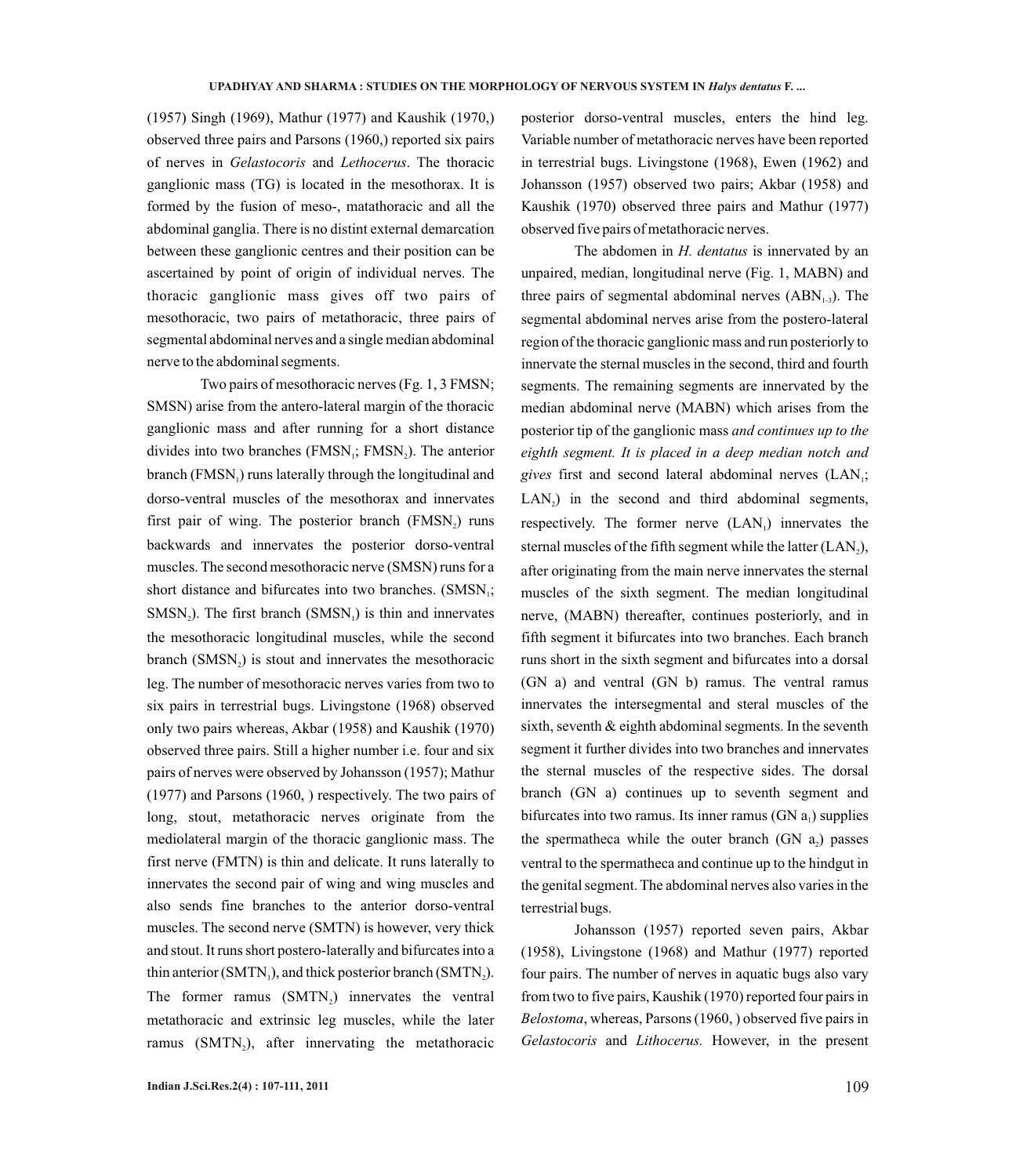investigations, the abdomen is innervated by three paired and an unpaired nerve.

#### **ACKNOWLEDGEMENT**

We express thanks to Dr. S. N. Singh, Principal, Hindu College, Moradabad and Dr. R. K. Gupta, Head Deptt. of Zoology for providing all laboratory facilities. We owe our thanks to Dr. S.C. Kaushik for providing valuable guidance and suggestions.

#### **ABBREVIATION**

ABN- Abdominal nerves I, II & III, AN- Antennal nerve, CE- Compound Eyes, DC- Deuto cerebrum, DCL-Deutocerebral lobe, FG- Frontal ganglion, FN- Frontal

nerve, FLN- Fronto labral nerve, FPN- First prothoracic nerve, FMSN- First mesothoracic nerve, FMTN- First metathoracic nerve, GN (a) Dorsal genital nerve, GN  $(a_1)$  & GN  $(a_2)$  Branches of dorsal genital nerve, GN  $(b)$  ventral genital nerve,  $LAN_{1.3.}$  Lateral abdominal nerve 1-3, LBN-Labial nerve, MDN- Mandibulary nerve, MXN- Maxillary nerve, MABN- Median abdominal nerve, OPL- Optic lobe, PC- Proto cerebrum, PG- Prothoracic ganglion, PCL- Proto cerebral lobe, PN- Procurrent nerve, RN- Recurrent nerve, SOG- Sub-oesophageal ganglion, SPN- Second Prothoracic nerve, SMSN- Second mesothoracic nerve, TC- Trito cerebrum, TCL- Trito cerebral lobe, TG- Thoracic ganglionic mass. TAN- Thin antennary nerve, TLC- Trito cerebral commissure.



**Fig. 1: Nervous system of** *Halys dentatus* **in situ**